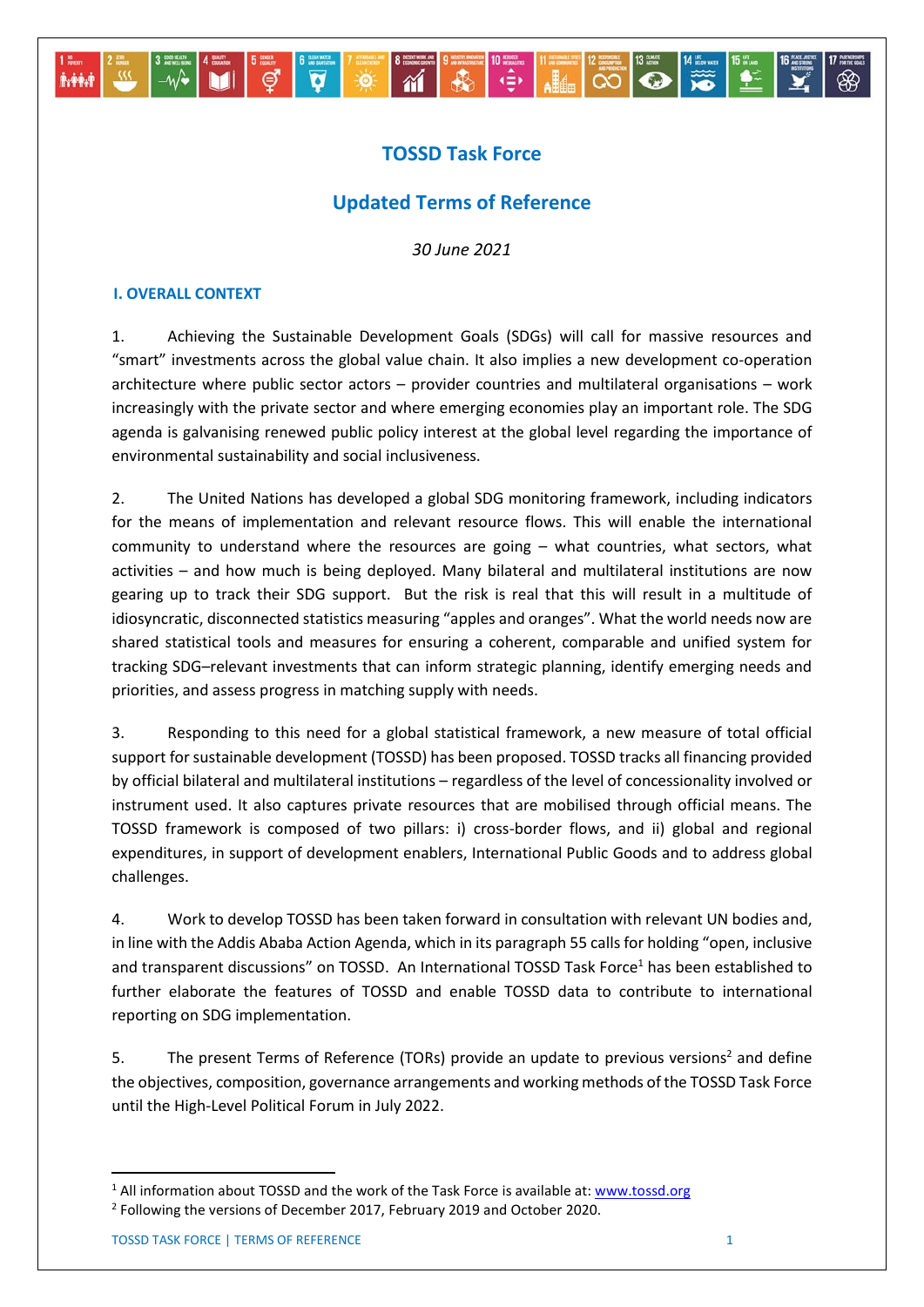#### **II. THE PURPOSE AND ROLE OF THE TASK FORCE AND ITS TASKS**

6. From July 2017 to June 2019, the Task Force focused on developing the general statistical concepts, standards and methodologies of the TOSSD framework, which led to the release of a first set of complete Reporting Instructions in June 2019. A number of country and thematic pilots also contributed to further fine-tune and develop these Instructions. A first release of TOSSD data took place in 2020 on 2019 activities and was made available on the TOSSD website.

 $\frac{1}{2}$ 

 $\alpha$ 

 $\bullet$ 

7. The TOSSD Task Force carries out its activities along four work streams with specific objectives as follows<sup>3</sup>:

### **Workstream 1: Maintaining and updating the Reporting Instructions**

- o Maintain and further update the Reporting Instructions taking into account, as appropriate, the results of the past and upcoming TOSSD data collection rounds, the work of the IAEG-SDGs Working Group on Measurement of Development Support, country and thematic pilots, as well as stakeholder feedback.
- **Workstream 2: Collecting and analysing TOSSD data, and constantly improving their quality**
	- o Undertake three rounds of TOSSD data collection in 2020, 2021 and 2022, and seek to expand the coverage of these data, by inviting more providers, especially South-South providers and multilateral institutions to report on TOSSD.
	- o Review analyses of TOSSD data and discuss any action to undertake to improve data coverage and quality.

## **Workstream 3: Promoting the use of TOSSD data**

- $\circ$  Actively use TOSSD data and promote their use within government agencies and internationally; use TOSSD data in policy and communication materials.
- o Widely disseminate TOSSD data towards constituencies that will use and analyse this information (e.g. recipient countries, leading development think tanks and CSOs), focusing on what TOSSD enables users to see, rather than on the technical aspects of the TOSSD measure.
- **Workstream 4: Integrating TOSSD in the SDG indicator framework and transferring or sharing the ownership of TOSSD with the UN**:
	- o Engage with the United Nations in order to identify a custodian or co-custodian agency for TOSSD and make substantial progress on transferring or sharing the ownership of the framework with that agency. In the meantime, the OECD will continue to work as the Secretariat of the Task Force to ensure that the TOSSD

**.** 

**Av Prive** 

<sup>&</sup>lt;sup>3</sup> These objectives were updated in June 2021 to take into account the TOSSD data released on 2020 activities.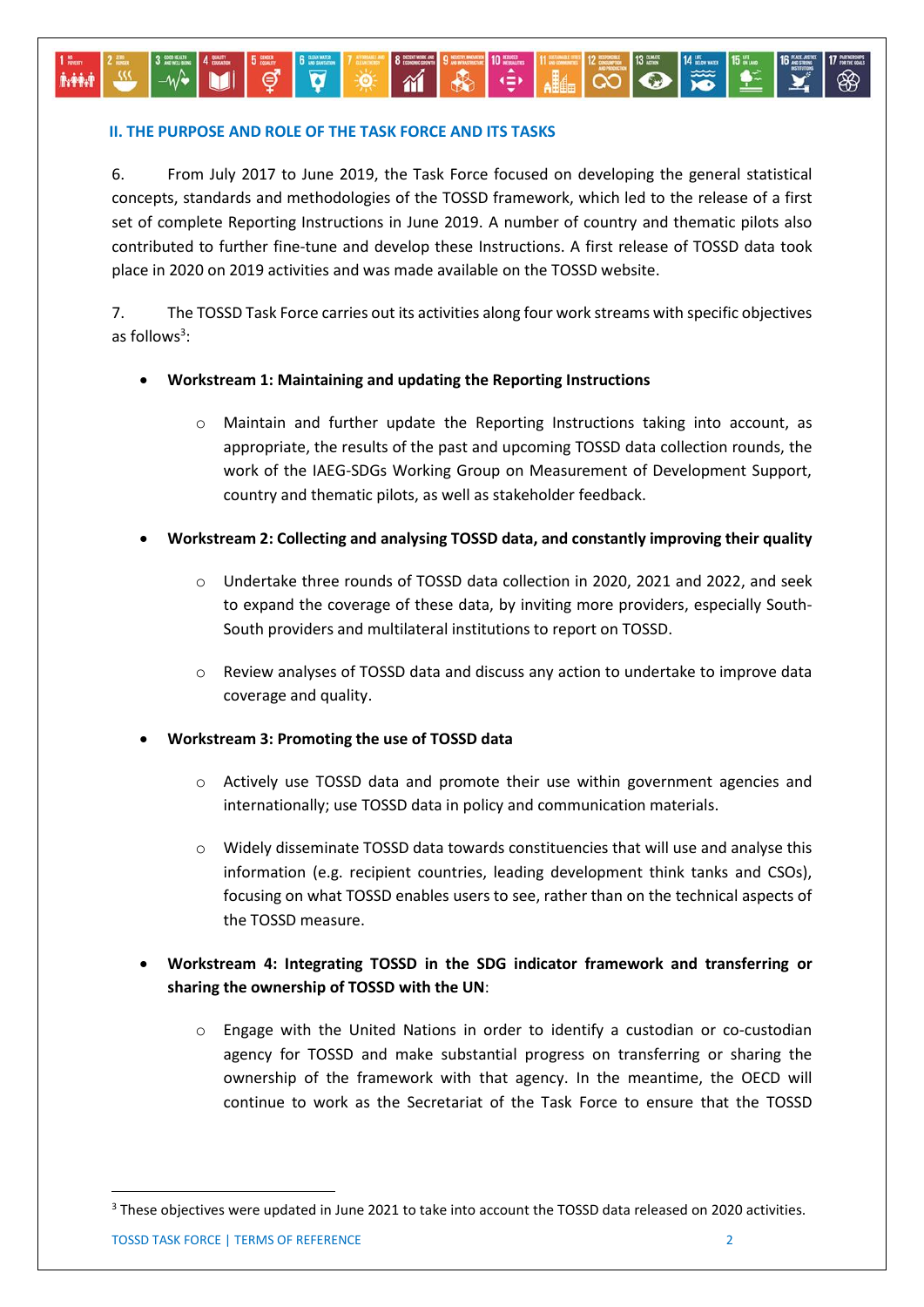framework is maintained to the highest statistical standards and that data continue to be collected to inform policies on sustainable development finance.

 $\overline{\mathbf{C}}$ 

 $\bullet$ 

o Seek to increase the ownership of TOSSD as a new statistical framework of Sustainable Development Finance by different countries, international bodies and constituencies (e.g. the UN; developing countries; South-South providers; Think Tanks; CSOs and the Private Sector).

#### **III. COMPOSITION OF THE TASK FORCE**

*MANA* 

8. As indicated in previous versions of the Task Force TORs, as the work of the Task Force evolves, the Membership of the Task Force also needs to evolve.

-Ò

9. The Task Force will consist of sovereign states and international institutions, or their designates. Members will be representative of key international constituencies that will generate and use TOSSD data e.g. TOSSD-eligible countries; bilateral and multilateral providers; and Northern and South-South providers. They will bring to the Task Force their technical expertise drawn from both national statistical offices and the development community. The Task Force may also include independent experts as permanent members.

10. In line with the objective of increasing ownership of TOSSD at the global level, the Task Force will continue to expand its membership. While any country or organisation is welcome to join, special attention will be paid to ensuring a balance in terms of representation from: TOSSD-eligible and provider countries; Northern and South-South providers, development policy and statistical practitioners. Special attention will also be paid to ensure adequate representation of multilateral organisations, in particular UN agencies and other development actors. As the number of members increases, the Task Force will review its modes of deliberation to ensure its decision-making processes remain effective.

11. The Task Force will be led by two co-Chairs representative of the Task Force membership among i) TOSSD-eligible countries; ii) Northern and South-South providers; and iii) Multilateral organisations.

#### **IV. WORKING METHODS**

12. Task Force work will continue being conducted principally through periodic, face-to-face and virtual meetings where participants will discuss statistical concepts, principles and approaches; identify further research and analytical needs; provide comments on texts that will help to further develop the TOSSD Reporting Instructions; and adjust these Instructions as appropriate, based on the results of the TOSSD data collection rounds, the work of the IAEG-SDGs Working Group on Measurement of Development Support, country and thematic pilots, as well as stakeholder feedback.

13. The core output of the TOSSD Task Force by July 2022 will be a refined set of TOSSD Reporting Instructions and three rounds of data collection (in 2020, 2021 and 2022).

14. Meetings will be managed and work structured by the TOSSD Task Force co-Chairs, with support from the Task Force Secretariat.